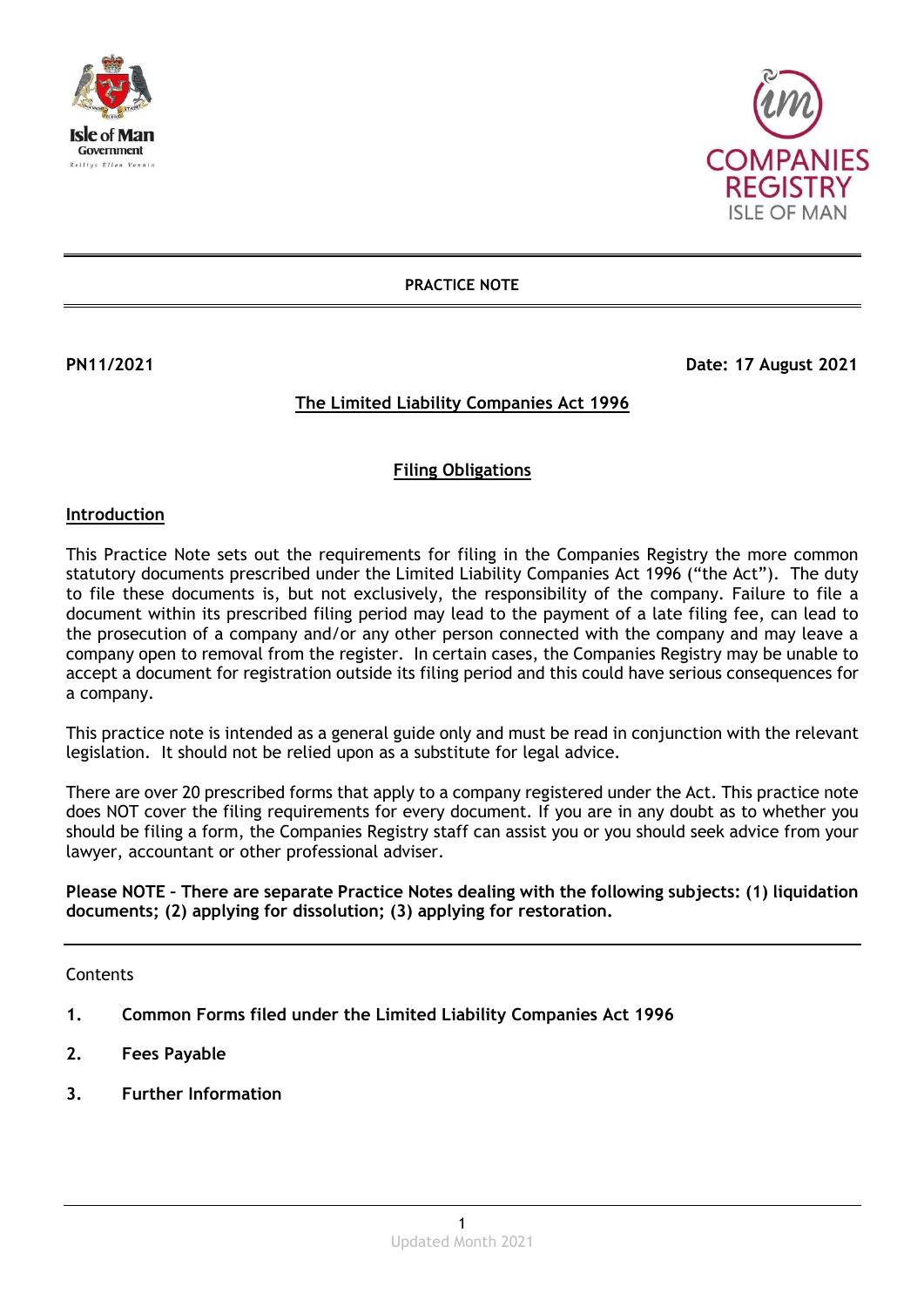# **1. Common Forms filed under the Limited Liability Companies Act 1996**

1.1 **Annual Return (Form L10)**

**WARNING – Do not confuse this Annual Return with any other form of annual or periodic return or statement, such as a tax or VAT return, which you are obliged to submit to any other Government Department.**

Every company is required to file an annual return each year. This document is a snapshot of the company's details on the anniversary of its registration ("the return date"). There is a registration fee of £85 payable when you submit the annual return. The return must be filed within one month of the return date and late fees are payable if you exceed this period.

## **NOTE – Failure to file the annual return can result in the company being struck off the register. This can have serious financial and legal implications.**

## 1.2 **Changes in Articles of Organisation (Form L7)**

You must inform us whenever any of the following changes occur in the Articles of Organisation:

- (a) there is a change in the name of the LLC; or
- (b) there is a change in the amount or the character of the contributions to capital;
- (c) there is any change in the membership of the LLC;
- (d) there is a false or erroneous statement in the articles of organisation;
- (e) there is a change in the time as stated in the articles of organisation for the dissolution of the LLC;
- (f) a time is fixed for the dissolution of the LLC if no time is specified in the articles of organisation; or
- (g) the members desire to make a change in any other statement in the articles of organisation in order that it shall accurately represent the agreement between them.

Changes should be notified to the Companies Registry on the appropriate form within one month of the change occurring. Late fees are payable in excess of this period.

## 1.3 **Change of Registered Office (Form L4)**

If your company changes its registered office, you must inform us within one month of the change. Late fees are payable if the form is not submitted in time.

**NOTE – Notices and other official documents are likely to be sent to the registered office stated on our records. If you do not tell us about a change, you may not become aware of important information regarding your company. This may result in your company being struck off the register or you may suffer serious financial or legal consequences.** 

#### 1.4 **Change in Members and/or their details**

Any change in members comes under the heading of a change in the Articles of Organisation (see para. 2.2 above).

1.5 **Change in the Registered Agent or his details (Form L5)**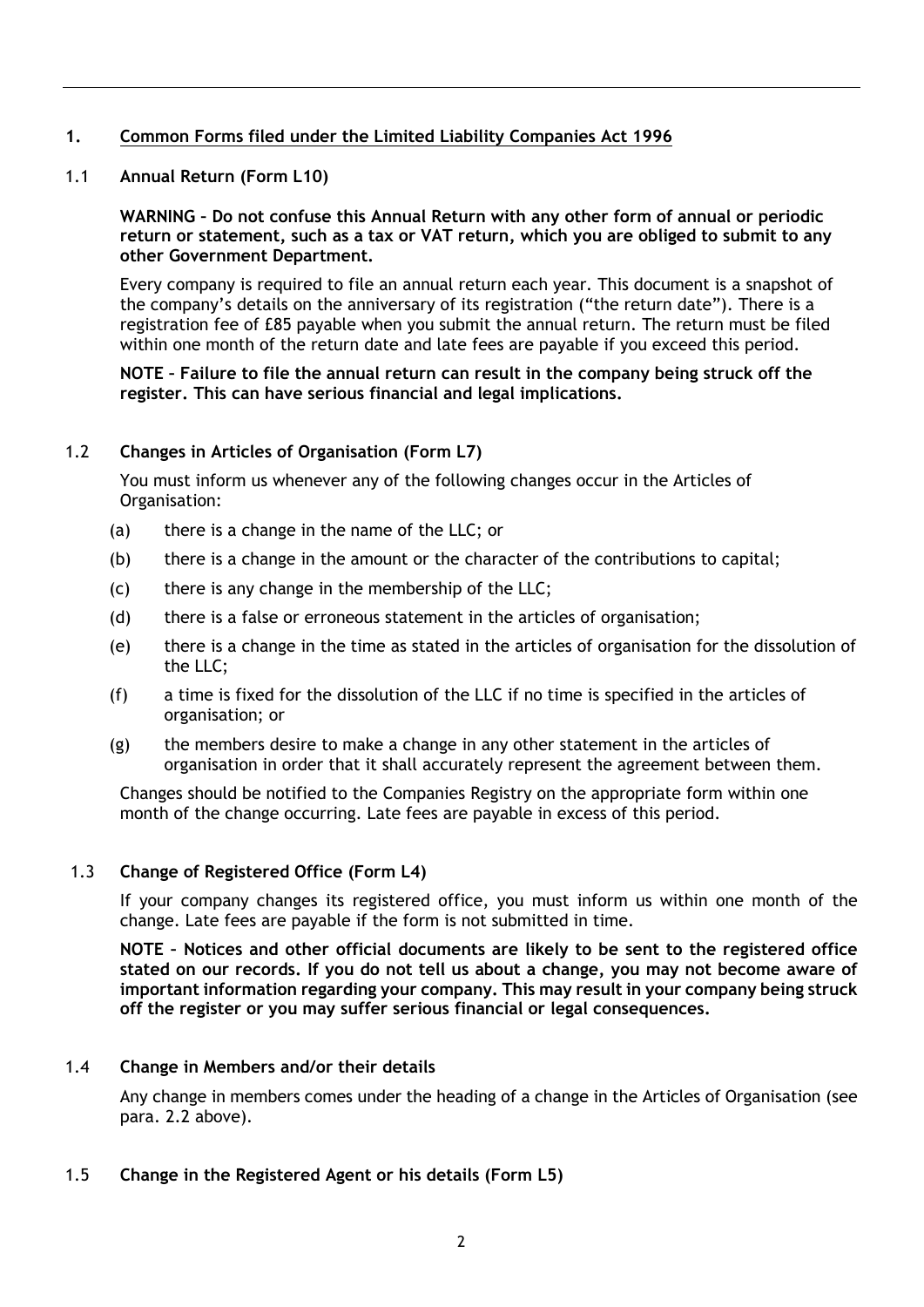Any change in your agent or his details must be forwarded to us within one month of the change on the appropriate form. Late fees are payable if this period is exceeded.

**NOTE – The LLC shall be deemed to be defunct if you fail to appoint a new agent within one month if your existing agent ceases to act.** 

#### 1.6 **Change in the Manager or his details**

If you have appointed a manager to run the LLC instead of the members, you need not inform us of any change **unless** the manager's details are set out in the Articles of Organisation. In such cases, the change will be regarded as requiring a Form L7 to be filed (see para. 2.2)

## 1.7 **Mortgages and Charges**

In general terms, if your company grants a security over any of its assets to another party, then details of the document creating or evidencing the security document must be filed with us within one month. The type of prescribed form to be used will depend on the type of charge created. Any person interested in the charge has the right to file details of it with us.

**NOTE – We cannot accept registration of the charge if it is submitted outside the filing period. In those circumstances, you will need to obtain an Order from the Isle of Man High Court of Justice extending the time for registration.**

**Failure to register a charge altogether makes that charge void against the liquidator and any creditor of the company.**

### 1.8 **Full List of Prescribed Forms**

#### **Form Description**

- L4 Notice of situation of registered office or of any change therein.
- L5 Notice of appointment or change of registered agent or in his particulars
- L6 Statement of first registered agent and intended situation of registered office
- L7 Statement of amendment(s) to the Articles of Organisation
- L10 Annual Return
- L11A Request to dissolve
- L11B Application for restoration
- L20/1 Particulars of a mortgage or charge under paragraph 1(1) of schedule 3 of the Act
- L20/2 Particulars of a series of debentures containing, or giving by reference to any other instrument, any charge to the benefit of which debenture holders of the said series are entitled pari passu
- L20/4 Particulars of a charge subject to which property has been acquired under paragraph 4(1) of schedule 3 to the Act
- L20/5 Memorandum of satisfaction of mortgage or charge
- L206 Supplemental Particulars of a charge
- L20/7/1 Notice of appointment of a receiver or manager
- L20/7/2 Notice of ceasing to act as a receiver or manager
- L25 Statement that the company does not have authority to maintain registered office at specified premises
- L28/1 Statement of provisional intent to wind up a company
- L28/2 Notice to continue business
- L28/3 Notice of winding-up
- L28/4 Notice of appointment of liquidator
- L28/5 Notice of cessation of liquidator
- L30/1 Notice of dissolution
- L30/2 Certificate of dissolution
- L34 Notice of appointment of trustee

## **2. Fees payable**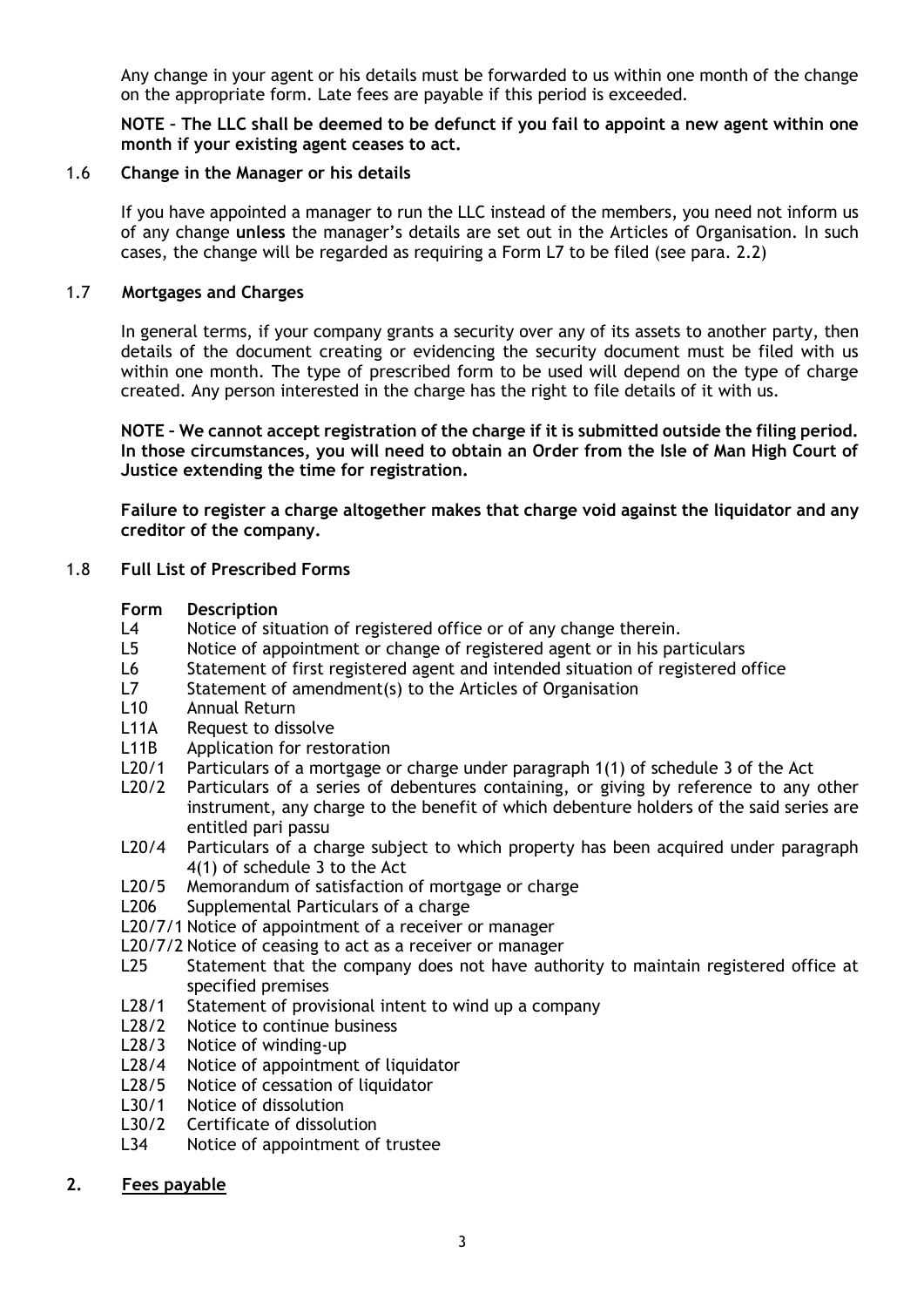- 2.1 Most documents do not have a filing fee when submitted to us within their prescribed filing period. However, certain documents, most notably the Annual Return, do have a registration fee of **£95**.
- 2.2 However, most documents will attract a late filing fee if you submit them outside the specified filing period. The amount of this late fee depends on how much time has passed after the filing period has expired. The late fee is payable **in addition** to any other registration fee that may be due.
- 2.3 The late fee is calculated as follows:

1 month and one day to 3 months **£100** More than 3 months and 1 day **£250**

2.4 Details about all fees payable in the Companies Registry are obtainable from our website [www.gov.im/categories/business-and-industries/companies-registry](http://www.gov.im/categories/business-and-industries/companies-registry) . Payment of fees can be made in cash or by cheque made payable to "Isle of Man Government". We regret that we cannot accept cheques drawn on an account outside the U.K.

# **3. FURTHER INFORMATION**

Our staff will willingly answer general queries by telephone or e-mail but cannot give legal advice. If you require such advice you should consult an Advocate. The telephone number for the Companies Registry is: 01624 689389 and the e-mail address is: [companies@gov.im](mailto:companies.registry@gov.im)

Statutory forms and practice notes are available free of charge from the website: [www.gov.im/categories/business-and-industries/companies-registry](http://www.gov.im/categories/business-and-industries/companies-registry) .

A list of Licence holders is available on the web site of the Financial Supervision Authority at [www.iomfsa.im/register-search](http://www.iomfsa.im/register-search) 

Details of Isle of Man Advocates are available from the Isle of Man Law Society at:

Tel: +44 (0)1624 662910 E-mail: [enquiries@iomlawsociety.co.im](mailto:enquiries@iomlawsociety.co.im) Website: [www.iomlawsociety.co.im](http://www.iomlawsociety.co.im/)

**It is the responsibility of presenters to ensure that documents arrive in the Companies Registry within the filing periods prescribed.**

**We are aware that post can on occasion be delayed. However presenters should be aware of that and post documents in plenty of time. The Companies Registry cannot operate a system which allows for such delays as to do so would simply amount to an extension to the filing periods set down by law.**

**COMPANIES REGISTRY** Registries Building Deemsters Walk, Bucks Road Douglas, Isle of Man